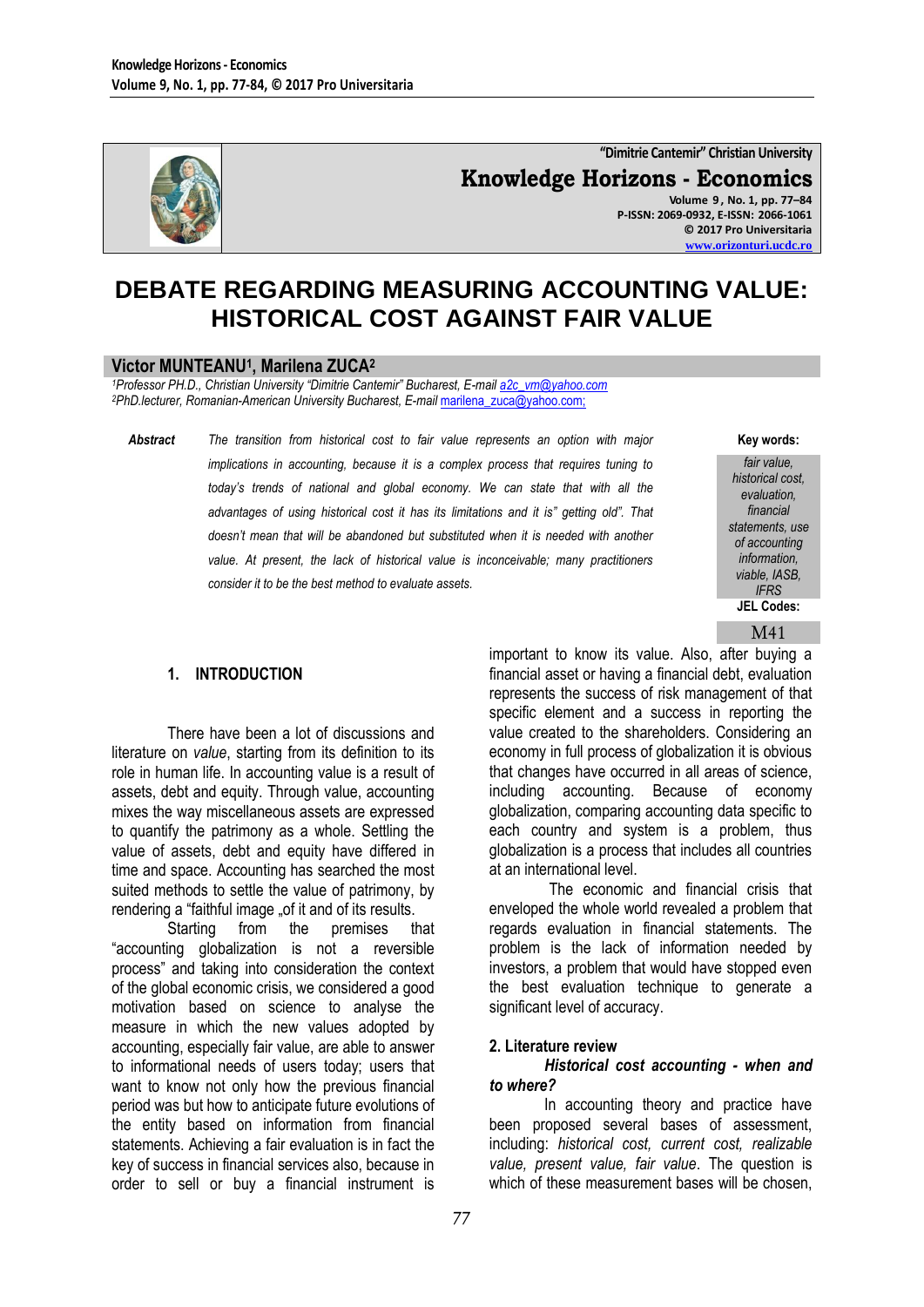taking into account the advantages and disadvantages of each. Finally, standard setters concluded that in measuring and presenting accounting information, best suited would be historical cost, because of its reliability, its clarity in definition, and its confirmable character.

Historical cost accounting was developed in the nineteenth century as a result of the industrial revolution, but has its origins in the XVth century, when it was first used in the textile factories. Gradually, the principle of prudence is introduced in accounting, so, today, and we cannot talk about historical costs in accounting without bringing up the principle of prudence. Savary is one of the first authors to include in accounting aspects of the principle of prudence.

Therefore, historical cost is the originevaluated, measured and recorded when assets enter in inventory and when debt is created, a consequence of two fundamental principles: the principle of monetary nominalism and prudence (Feleaga and Feleaga, 2007).

As Gelard noticed, historical cost leads to a negative vision of the entity because by respecting the principle of prudence we do not allow recognition of potential loses for elements of assets and never for the winnings (Gelard, 2005). Therefore, historical cost accounting does not anticipate all profits for the entity but anticipates the loss. It is well known that by using historical cost accounting managers can create secret reserves with which they can "play" with (Reis and Stocken, 2005).

Historical cost is oriented towards the past, but unlike other methods of evaluation it has a bigger advantage: *is well defined and confirmable, once settled it stays fixed as long as the asset is owned by the entity*. It seemed that nothing can happen to the historical cost as long as there are these advantages. Then what is the big disadvantage that makes obsolete historical cost value? The answer is: *inflation*. (Jianu, 2012). Determination of the basis of measurement used in determining the various economic elements in the synthesis documents represented one of the most difficult accounting issues. In accounting practice and theory many measuring bases have been accredited: *replacement cost, achievable net value, economical value and historical cost (diminished with amortization or provisions, if necessary).* The question is: which one of this methods should be used by accountants? The makers and users of financial statements considered that is much more useful "*historical cost*". This cost has a greater advantage from the others based on its" *reliability*".

Historical cost is the consequence assessment of various assets, equity and debt entry into patrimony. They are evaluated as follows: goods entered against payment (payment), *at cost*; goods produced by the enterprise, *the cost of production*; assets entered free of charge at the *utility value*; receivables and payables at *their nominal value* (stipulated in the contract, order, invoice or other document).

# **3. METHODOLOGY OF RESEARCH**

The starting point of this research was that of theoretical documentation by studying literature specific to focusing on research work that is supported by both the Romanian literature and the foreign research works conducted on the topic, but also on the study of European Directives and International Financial Reporting Standards, normative acts (MFP order no. 1802/2014 for the approval of accounting regulations on the annual individual and consolidated financial statements, MFP order no. 4160/2015 regarding the modification of certain accounting regulations, Law no. 227/2015 on the Fiscal Code, the Accounting Law no. 82/1991, republished) and the evolution of accounting regulations, which allowed the formulation of views and clear structuring aspects of reference for evaluation. The study involved the creation of bibliographic records to synthesize the information, literature translations, consulting databases indexed concerning research work in the field.

During this research we tried to adopt a pragmatic vision that answers the dilemma: should we evaluate at historical cost or fair value?

*Our scientific research* is based on the current research trend, within positivism, trying to explain through a detailed and deep approach, different sides (conceptual and pragmatical) of accounting evaluation, trying to provide as well some predictions regarding the evolution of regulations and practices in the specified field. Also, this paper tries to combine elements of interpretive and critical trends, addressing different concepts, regulations and practices from financial accounting, in an interpretive manner(a neutral point of view), but also a critical one(a specific point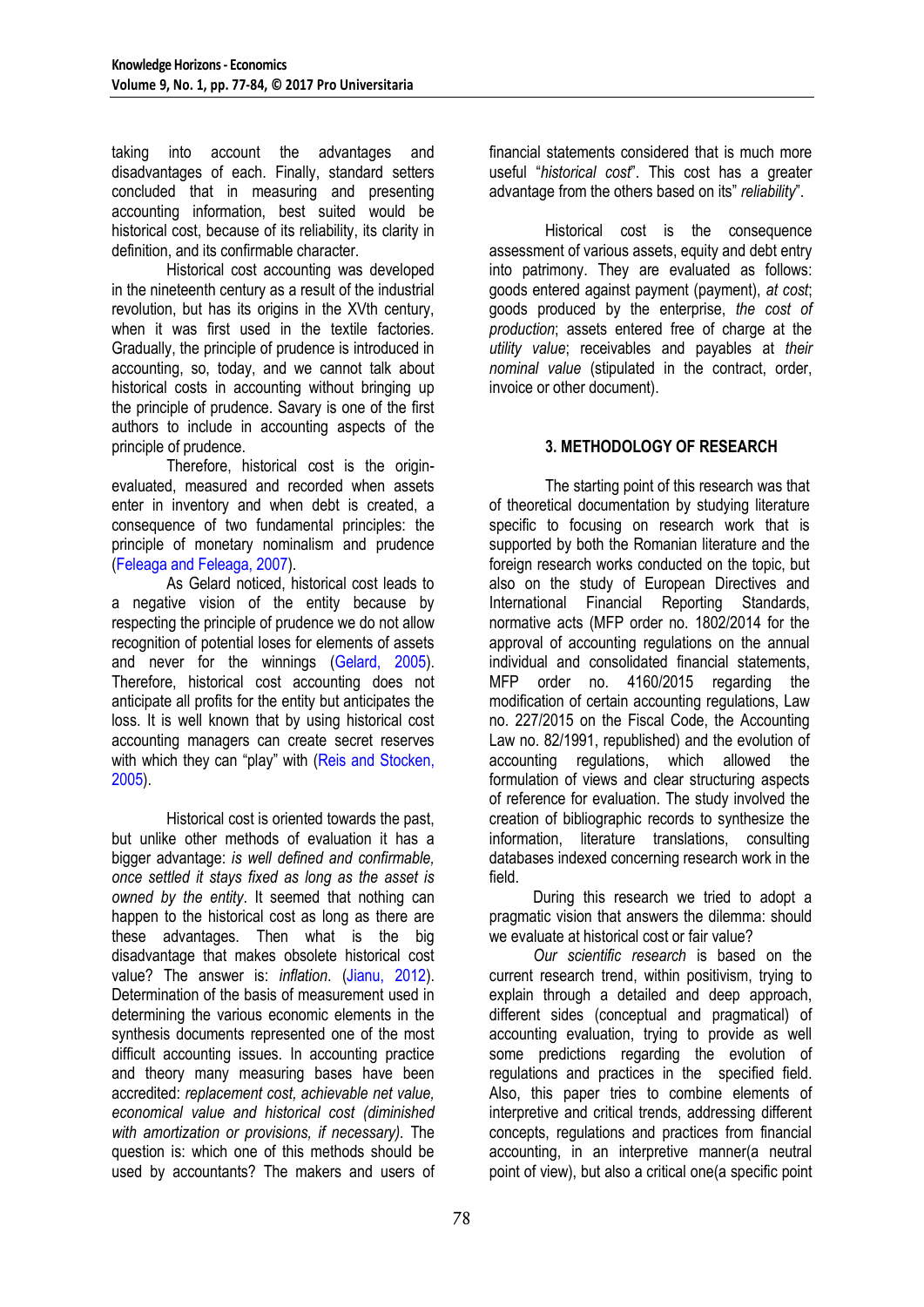of view). We have used a wide palette of research methods, like: *document analysis, compared method, typological method, external observation (non participative) and participative method*.

Also, in developing this study we used a set of information sources consisting of: *scientific articles* published in various journals (with national and international recognition), *specialized books relevant to the field of reference, legislation, studies and analyzes related research area , official documents and press releases of different organisms profile* etc.

# **4. PROS AND CONS ON HISTORICAL COST**

Followers of fair value are against applying historical cost, stating that evaluation at historical cost provides a distorted image of reality, respectively the elements of balance sheet are undervalued and expenses with inventory and amortization from the Profit and loss account are also undervalued, while fair value improves the quality of financial statements and tries to provide credible and relevant information for all users. In the first case the result is overrated and distributing it leads to allocation of capital. We cannot emphasize the fact that evaluating at fair value and not presenting an adequate financial statement in the explanatory notes, can be much more dangerous than evaluating at historical cost, because it can lead to the volatility of the financial result, not knowing the risks of including "*virtual*" elements provided by the market evolution, can lead to potential winnings or loses. Choosing historical cost, although it can have other alternatives, is based on the fact that it is the only cost recorded in the documentary evidence, thus it is confirmable and objective, within market transactions. Furthermore, historical cost emphasizes the true value of patrimonial elements at the time of their entry in the institution, but later, any significant change tends to make historical cost deceivable when making decisions and insuring liquidity or purchasing power of equity. Thus it appears the desynchronization effect between input elements of patrimony at historical cost, and output value based on actual/present value (generally, achievable value, as a present price). Given that the price curve is rising, the effect of lack of synchronization causes an increase without a real basis of the outcome as a result of price variation between two moments of assessment: input - output. Increasing

results is based on taxation and profit distribution as dividends, with indirect implications on the economic analysis decapitalization of the entity. *Such an effect forced on accounting evaluation finding different mechanisms* to help decrease**,** until cancellation, the selfdistorsion of historical cost. Therefore, maintaining the historical cost basis of valuation specialists have searched certain alternatives and corrective measures extending to accounting price changes and revision of financial statements in hyperinflationary economies.

Against historical cost are the **advantages of fair value** favoured by the development of capital markets and the improvement brought by processing information. The fair value as a valuation basis has the most supporters especially in countries with economies centered on the capital market, where it has the following advantages:

### **allows to obtain more reliable financial statements**

In the context of accounting information characteristics, fair value is reliable and pertinent, in the sense that it represents a measuring instrument that allows obtaining reliable information, for example "fair value allows a reliable accounting treatment for operations regarding currency hedge*".*

# **Provides greater objectivity and accounting neutrality**

Fair value doesn't allow excess in creative accounting from the management, while historical cost is based on subjective estimations under the supervision of the manager of an entity, regarding corrections for recordings of assets depreciation.

### **Allows a better comparability of fungible assets , especially for financial instruments**

Regardless of the initial date of their registration in accounts, fungible assets are converted into actual values.

### • Allows a "more economical "view on **assets and capitals attracted by the entity**

Fair value is oriented towards prediction, helping in evaluating an entity and revealing "markets opinion translated into actual value of future cash flow", (Ristea, 2003) which helps the process of making decisions.

#### **Provides a better informing and comparison on present and future performances of the entity**

Through fair value, the result would be measured by variation in value of assets, equity and debt, the distinction being made between the result from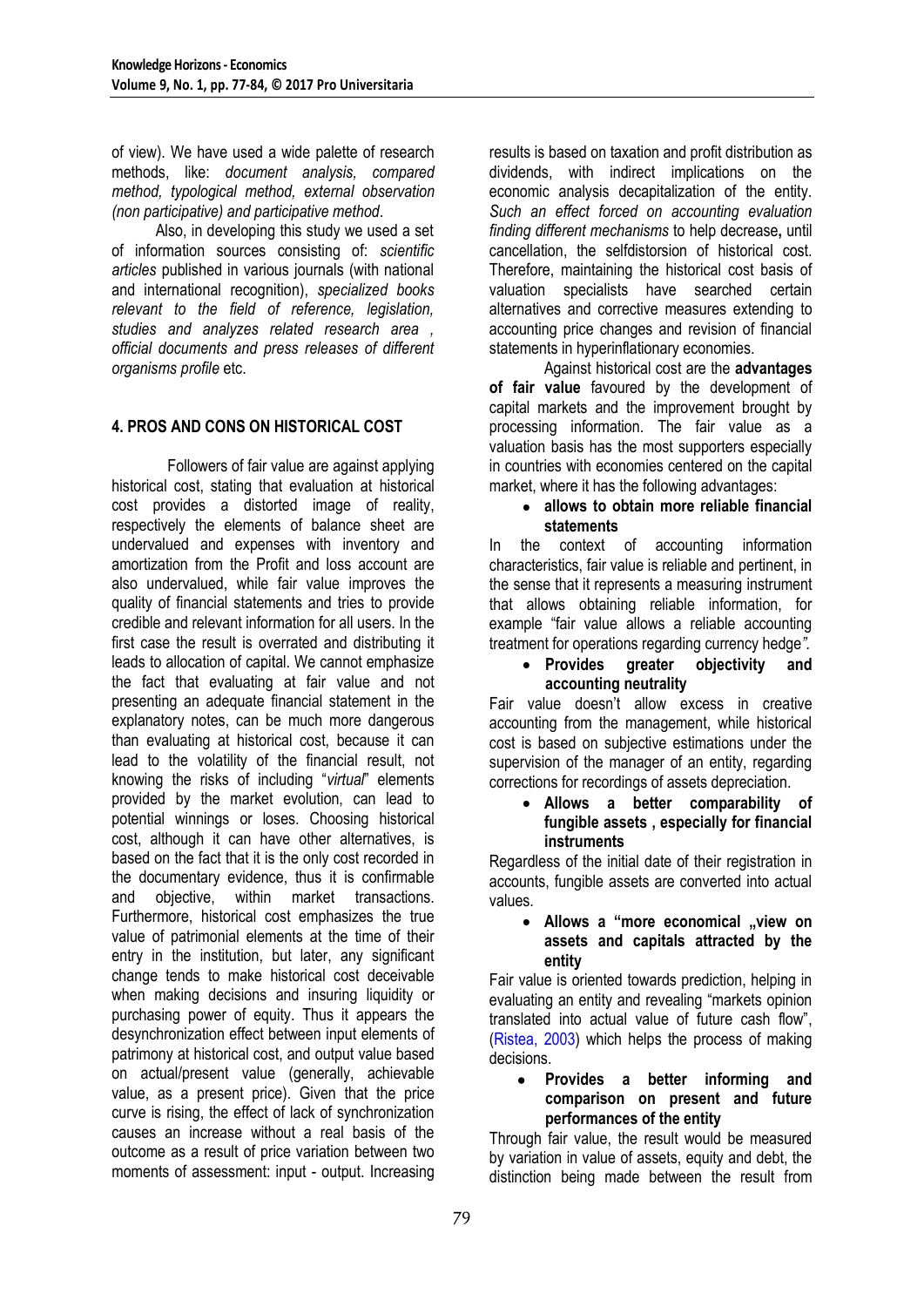exploitation and economic and financial result. In the context of **better informing and comparison of present and future performances of the entity**, accounting values don't always allow comparing performances, while daily value helps compare information. This method of quantifying results would improve the expression of economic value in accounting. Considering that any dormant plus or minus generated by, for example, financial instruments in accounting are recorded in the result of the exercise, it would create a global measure of performance.

**minimizes the difference between book value and exchange value for listed entities** 

Using fair value we can easily determine the value of the entity by patrimonial method, fair value assuming the evaluation of all or most of all the elements in a financial statement according to it.

#### **Improves managerial control on patrimony of the entity**

**By applying fair value managers** would provide a valuable database for the calculation and control of indicators that can increase shareholder value. Moreover, such financial statements would allow us to notice how much of the global value of a share comes from the capacity of the entity to generate a higher return of assets on the market, and how much is owed to only owning assets.

#### **It provides a consistency of active management of financial risks**

Thanks to fair value, banks especially, can manage the interest rate and exchange rate risk on a daily basis.

# **It has a more universal character than historical cost**

Historical cost is influenced by the peculiarities in local accounting and fiscal law while fair value is not.

*Nonetheless fair value has its* 

# **disadvantages**:

#### **It doesn't always provide a reliable**   $\bullet$ **information**

If we take the example of present value it is necessary to estimate the lifetime of the asset, its residual value, the cash flows they will generate in time, respectively the discount rate. Estimates by nature are subjective. To this may be added the deliberate distortion of the parameters. The valuation model induces an inherent risk and another linked to the deliberate manipulation of information. Of course, to alleviate this criticism on fair value measuring models we can mention ways to minimize the risk in this model which would be an efficient internal control, respectively constituting provisions for this type of risk.

#### **Its tangible determination causes numerous technical and financial problems**

If the market value is not at hand and we rely on specific methods of evaluation it is imperative to know the methodology of evaluating assets and to determine market expectations that are not directly noticeable. On the other hand and in connexion with the statements above, the cost of obtaining the application of fair value can be high.

### **Creates difficulties in determining distributable earnings**

New values for assets, equity and debts are dormant potential values. Plus, market value (physical evidence of fair value) is volatile. Still, we would say that a higher volatility in results isn't necessary a negative aspect, because it actually reflects reality. The problem is that we cannot follow at the same time the transparency and denying certain values determined by the market.

# **Doesn't allow the refection of intangible assets**

In this case, certain assets of this type have not been the subject of accounting records, but have contributed significantly to the overall value of the business. Examples are: *qualification and motivation of staff, managers' competence, and the quality of good payer of the entity* (Ristea et. al, 2009).

#### **It provides a short term vision on the financial situation of the entity**

Obtaining fair value can be achieved by estimating future performances of the entity's assets, followed by an update of the cash flows that will be generated by these elements. Although predictive, the method doesn't reflect the financial situation on a long, medium or short time. This is because the current values obtained by forecasting take into consideration the information existing at the time of the estimate, but the circumstances considered may change, and with them the predicted values. Therefore, the values determined are valid in the short run.

#### $\bullet$ **It influences the manner of the presentation and analysis of some elements or transactions under evaluation based on fair value**

Considering credit institutions there is the problem of fair evaluation of the results and equity of these entities. Thus, we can talk about the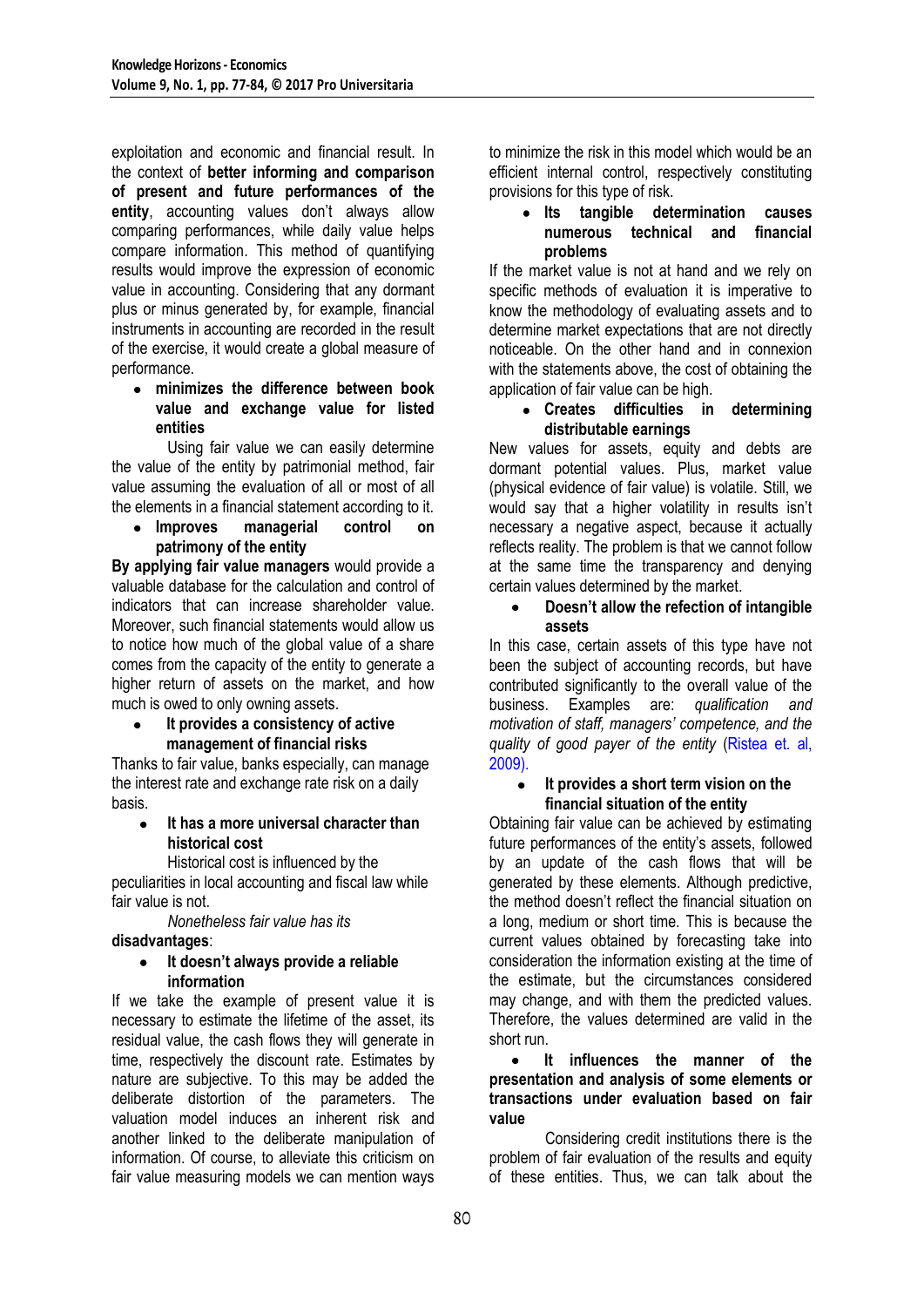usefulness of the Profit and Loss account, of its results, based on evaluating instruments at fair value and on the obvious influence or not, of the market.

#### **It favours one of the categories that uses accounting information, respectively investors**

Fair value offers information regarding stock performances of the entity, and this information is not directly for all users of information that have to receive specific information.

#### **5. Fair value – an accounting model of evaluation**

To evaluate an asset at fair value means that you have to assign as value the sum for which it can be exchanged voluntarily between parties, during a transaction that determined a price objectively.

**Fair value,** is most often, a market value established from the evidence data on the market, through an evaluation made, usually, by qualified professionals. If there are no market data in fair value because of the nature of assets and the declining frequency of transactions, fair value can be established through other methods by professionals in evaluation.

**Estimating fair value is necessary for:**  *evaluation of assets obtained gratuitous or ascertained in addition to inventory; evaluation in order to present in balance sheet tangible assets if the entity uses the model of fair value; evaluation in order to present in balance sheet short term financial investments, if they are listed on regulated markets (Order requires the fair value model in this case);settling the inventory value of certain asset categories (tangible and intangible assets evaluated at cost, financial assets and short term financial investments evaluated at cost, inventory)* (Ionaş and Manea, 2012).

# **5. CRITICS ON FAIR VALUE**

Critics brought to fair value address real problems, but the solution to restrict its use is still unsatisfying for at least three reasons. It doesn't bring any viable alternative, ignores the negative impact for losing some information provided in the financial statements and affects the distinction between accounting and prudential concerns, which

have in fact different objectives and should be dealt with very carefully (Veron, 2008).

Those that oppose the idea of fair value loose from the start because they fail to accompany their arguments with palpable solutions or in other words with a counter offer. If it is fairly easy to identify and emphasize the faults if fair value in accounting, it's not that easy to find an alternative method to fulfil all the attributes of relevance, credibility, comparability and understanding, which are delivered by a series of principles to the present standards in this field. Literature mentions some alternatives but only occasionally, and the arguments are not satisfying at all. Historical cost would bring a significantly lower level of comparability and information relevance that is why it is rejected by the users of information especially by financial investors.

The support granted to fair value doesn't mean that this is a perfect concept, because there are a series of amendments to the present standards to be achieved in the future, as the president of IASB himself suggested not long ago. Still, the purpose of fair value and market based evaluation is not exaggerated if we consider the characteristics of financial markets in a developing world, a picture reflecting lessons learned from past crisis. Restricting fair value not only wouldn't heal the wounds of the actual financial crisis but would risk aggravating it, decreasing the level of trust that investors and not only them, have in financial institutions. To face the changes forced by the crisis we need other changes to solve the deficiencies found at all levels.

The transition from an accounting based on historical cost to one based on fair value is considered to be a conceptual revolution in accounting. The objective of fair value based accounting is to reflect market values in financial statements and its changes in the consolidated statement of results obtained by the entity. This already faces many practical issues because estimating fair value is still a subjective process, especially when it has to work in spite of the absence of a market, which involves many professional reasoning and the possibility of manipulating from the one who is evaluating.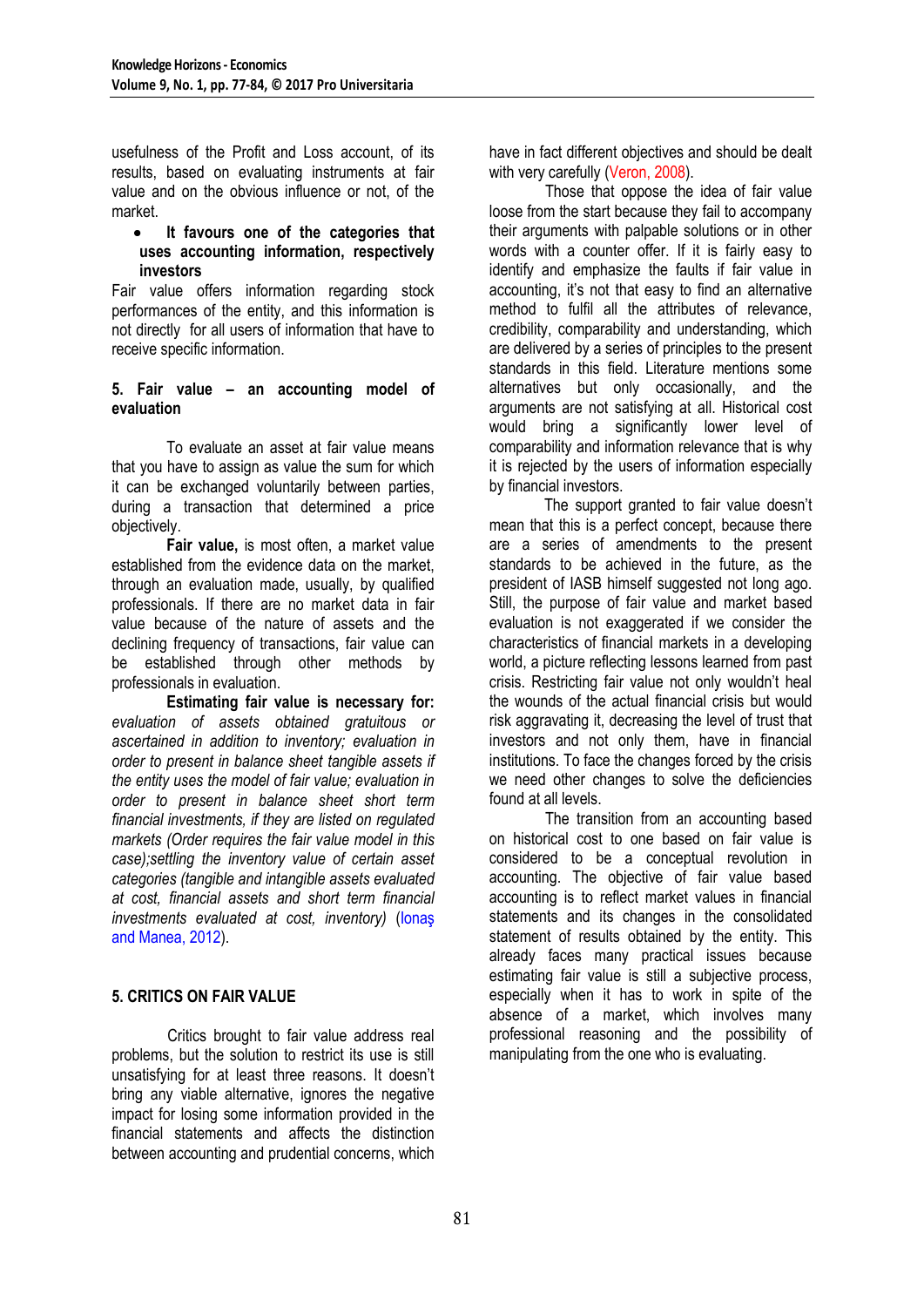# **6. FAIR VALUE AND THE USEFULNESS OF ACCOUNTING INFORMATION**

*Accounting* considers an information system that quantifies, processes and transmits information on transactions shown in economic events (facts) that influence the economic and financial situation of an economic unit (Horomnea, 2004).

*The concept of fair value, a notion that is no longer a novelty is a step forward in the history of accounting and can provide great benefits for financial reporting and hence to financial statement users*. The concept is not wrong even if at the moment is not perfect and can be improved. Problem is related to the measurement of fair value of items that can be measured at fair value, to how to recognize or not, the differences due to changes in fair value and probably to two very important factors, *who evaluates and who confirms the evaluation* (reporting entity and auditor).

Using fair value as a general principle of evaluation poses a lot of practical problems and starts many disputes. Although the qualities attributed to fair value generally flow from deductive reasoning, assumptions, statements even critics often reveal fears and not insufficiencies empirically emphasized. Regarding the utility hypothesis for taking decisions an interpretation is designated to favor the contractual role of accounting figures. As Jeanjean states, introducing an evaluation model for fair value highlights a "disciplinary" function of this device: in deed making a transaction is no longer conditioned by forming a result but by classifying more effectively the actions of the managers in order to eliminate any possibility of management opportunistic gaining possession (Jeanjean, 2001). Moreover, this model would also constitute an accounting framework placing the decisions made by leaders and managers in a logic of value creation.

The issue of introducing fair value into accounting instruments widely exceeds the accounting of financial instruments, even that of the banking sector. Indeed, through the rules of business combinations or impairments of intangible assets, it covers virtually all companies of a certain size. Furthermore, this conceptual shift is the essence of referential implemented by IASB for the development of future IFRS standards.

The birth of this new accounting model, fair value accounting will require in the future, adjustments for communication practices and financial analysis, and redefining the respective roles of the balance sheet and results statement. Actually, standard setters wishing to restore relevance to accounting information, establish a relationship of coherence between the accounting figures, flight indicators and enterprise value. Since then, the debate that has developed around the introduction of fair value targets reflections on the usefulness of financial statements and on the usefulness of accounting information. It has the merit of placing the debate on the development of accounting rules beyond the purely technical considerations (*is the historical cost a better method to evaluate than the fair value*?) and to put into perspective the effects on resource allocation and underlying economic challenges (*for whom and for do we have to produce this information?).*

# **7. FAIR VALUE AND TAXATION**

Historical cost presents a reliable and secure basis for evaluation in a stable economy and may constitute a real support in making decisions. In other conditions, of economic instability, inflation, the effect of desynchronization appears when patrimonial elements enter inventory, an evaluation based on historical cost and when leaving inventory based on actual value (usually achievable value), at different moments in the same financial exercise.

So, the result in historical costs is given by the relation:

Result in historical cost = Revenues valued at current prices at different times during the same year (in RON the time of exit) - Expenses corresponding to historical costs assessed at different times, in different exercises or of the same year (in RON at the time of entry)

And the result at current purchasing prices by the relation:

Result at current purchasing prices = Revenues valued at current prices - corresponding costs evaluated at current costs

The difference between the two results is the desynchronization error, accepted and imposed by tax that makes accounting information to be void of credibility, to the detriment of true and fair view of the financial statements. While accounting in order to restore true and fair view of the financial situation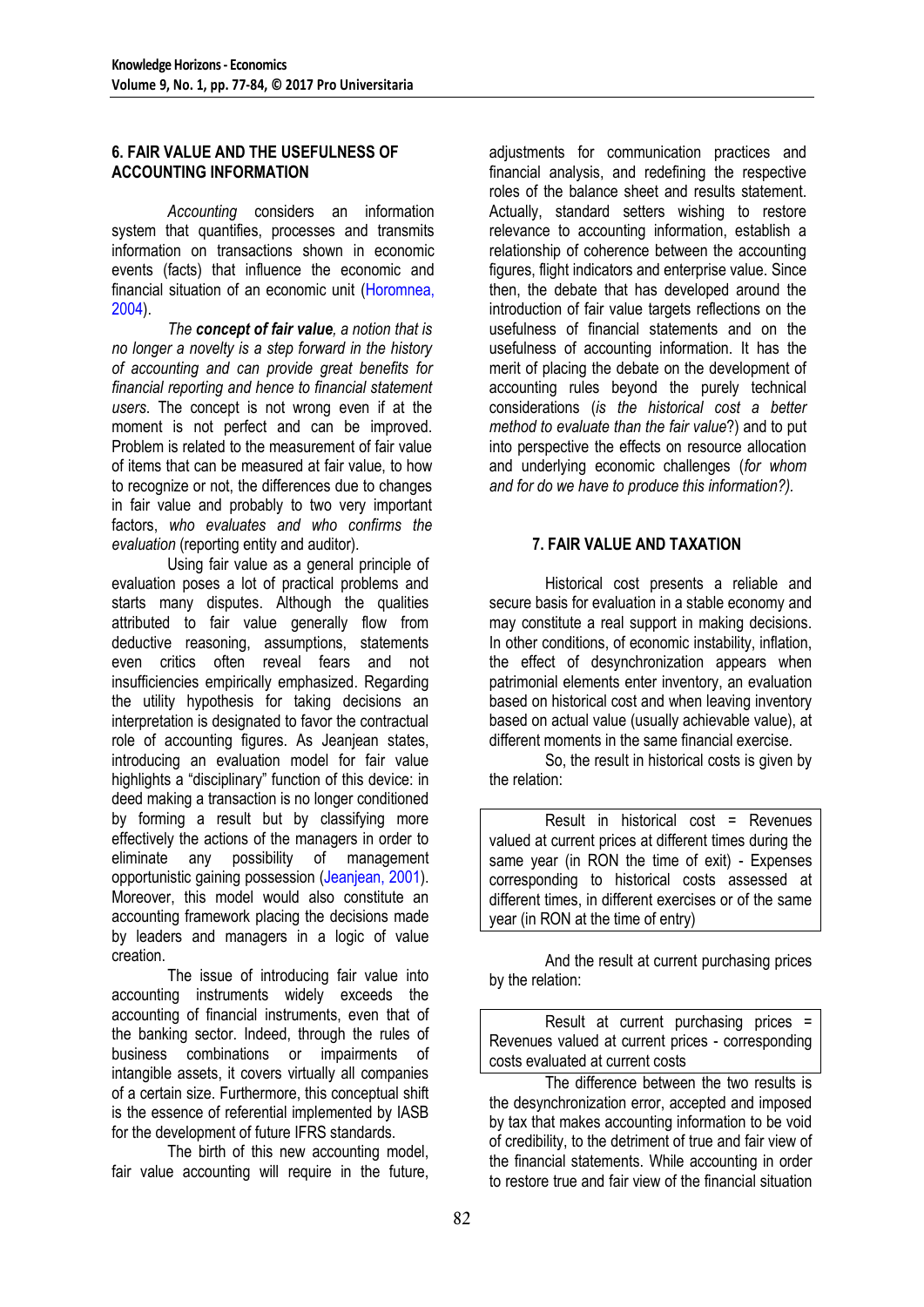and result operates under rules that entail certain terminology, assessment techniques, caution, uniformity and comparability in time and space of the data used; taxation, belonging to other structures has its principles and rules, which often are not consistent with accounting, being used to obtain maximum tax efficiency. From fiscal point of view, it aims to maximize revenue through a firm evaluation to satisfy its interests while accounting, by changing evaluation methods wants a more real presentation of the company and a proper accounting result. To this respect, taxation is interested in a high taxable mass, while accounting, considering the whole complex of circumstances in which an enterprise operates, considers the need for simple and efficient cost accounting information wants restatement of elements in the financial statements that, if accepted, will make an adjustment to a localized account: profit and loss. Thus, the balance sheet remains unadjusted his posts appearing at historical cost, taking on the effect of all of the entity's restated elements, especially in times dominated by inflation, recorded in the restated income statement.

Fiscal regulations force a certain accounting behaviour regarding evaluation rules that are admitted only if they answer tax interest. The disagreements between accounting and taxation are visible in three areas: income taxation, amortization and evaluation. Because in some EU member states taxation influences accounting, within the 4<sup>th</sup> Directive, evaluation rules contain clauses that allow emphasizing the impact of taxation on accounting, like:

- processing tax generated by the revaluation reserve must be explained either in the balance sheet or in the Annex;

- if elements of the fixed asset or current asset are subject to exceptional corrections of value in purely fiscal terms, then the sizes of these corrections must be indicated in the Annex;

- It shall be stated that the calculation of the proportion of the financial year was affected by position assessment on a basis other than historical costs, in order to obtain tax advantages.

Unlike accounting regulation, fiscal regulation doesn't obey a faithful image for the enterprise activity, but rather follow the stimulation and inhibition of certain activities. An example is the investment stimulation that is achieved through various fiscal levers such as accelerated tax depreciation, tax relief related to reinvested profits etc. In terms of accounting the income tax, the

differences which exist between the accounting and tax result, lead to highlighting some accounting systems specific to income tax account related to these differences 24.

In our country, accounting is connected to taxation, thus there are no sufficient preoccupations regarding the treatment of tax delayed. Even though it is a problem and it is mentioned in Romanian accounting regulation, for individual enterprises is not being emphasized; but for consolidated statements this requirement is necessary.

# **8. CONCLUSIONS**

The transition from the historical cost to fair value is a choice with major implications in accounting because it is a difficult process that needs to be redefined in the context of current national and global economic trends. The current economic environment needs a lot of changes in the way entities are being evaluated because they are acting in an unstable environment, subject to rapid, numerous and unpredictable changes, that in result make the information to become uncertain, inaccurate and untimely. The debates on this subject are far from over and will continue for a very long time; this because the concept of fair value is tied to faithful image, both being in a continuous movement and influencing each other.